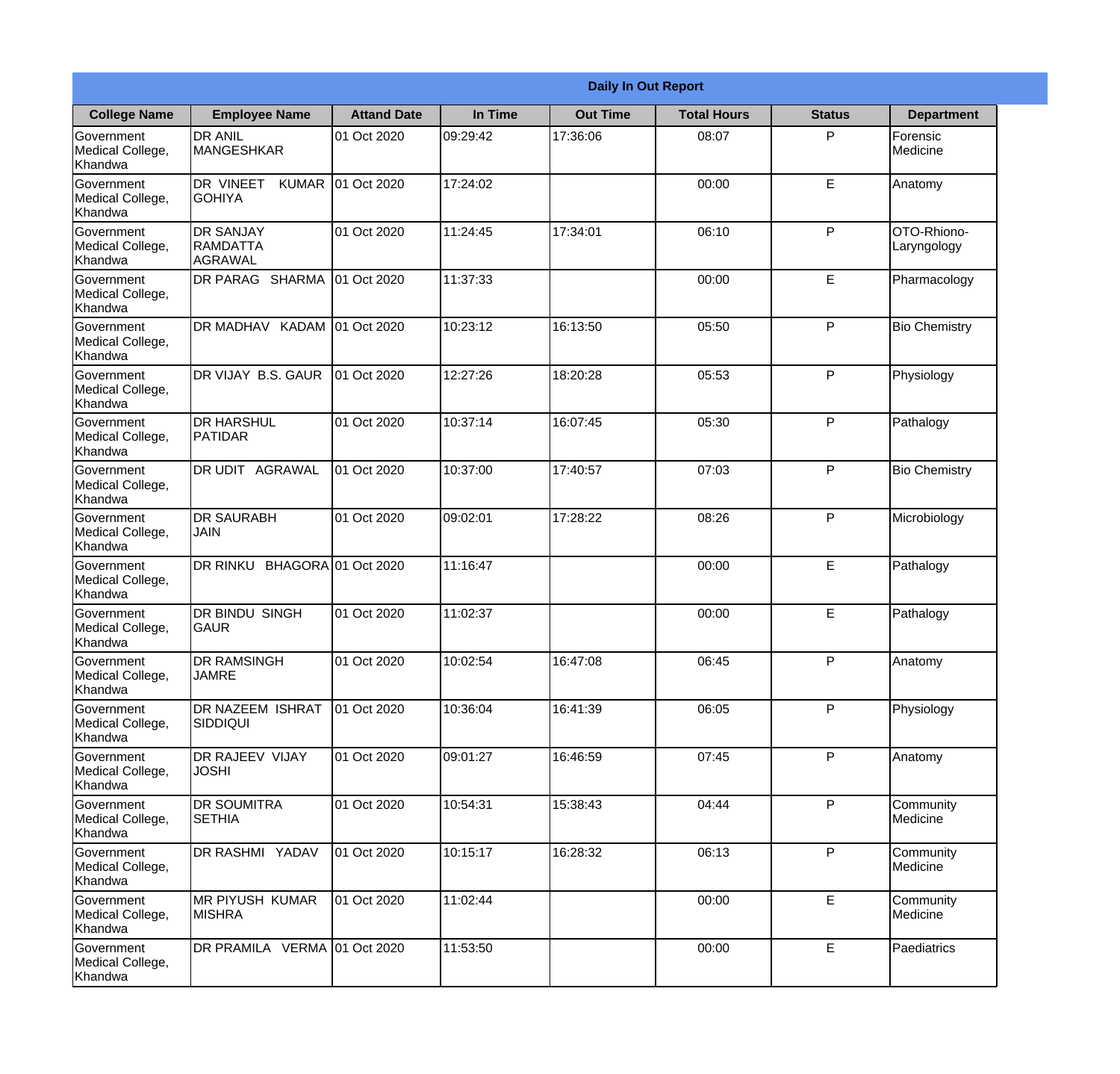| <b>Designation</b>                  | <b>Category</b>     |
|-------------------------------------|---------------------|
| Assistant Professor                 | Para Clinical       |
| Professor                           | Non Clinical        |
| Professor                           | Clinical            |
| Professor                           | Para Clinical       |
| <b>Assistant Professor</b>          | Non Clinical        |
| Associate Professor Non Clinical    |                     |
| Assistant Professor   Para Clinical |                     |
| Associate Professor Non Clinical    |                     |
| Associate Professor Para Clinical   |                     |
| Assistant Professor   Para Clinical |                     |
| Associate Professor Para Clinical   |                     |
| Demonstrator/Tutor   Non Clinical   |                     |
| Professor                           | <b>Non Clinical</b> |
| Assistant Professor   Non Clinical  |                     |
| <b>Assistant Professor</b>          | Para Clinical       |
| <b>Assistant Professor</b>          | Para Clinical       |
| Statistician                        | Para Clinical       |
| Professor                           | Clinical            |

## **Daily In Out Report**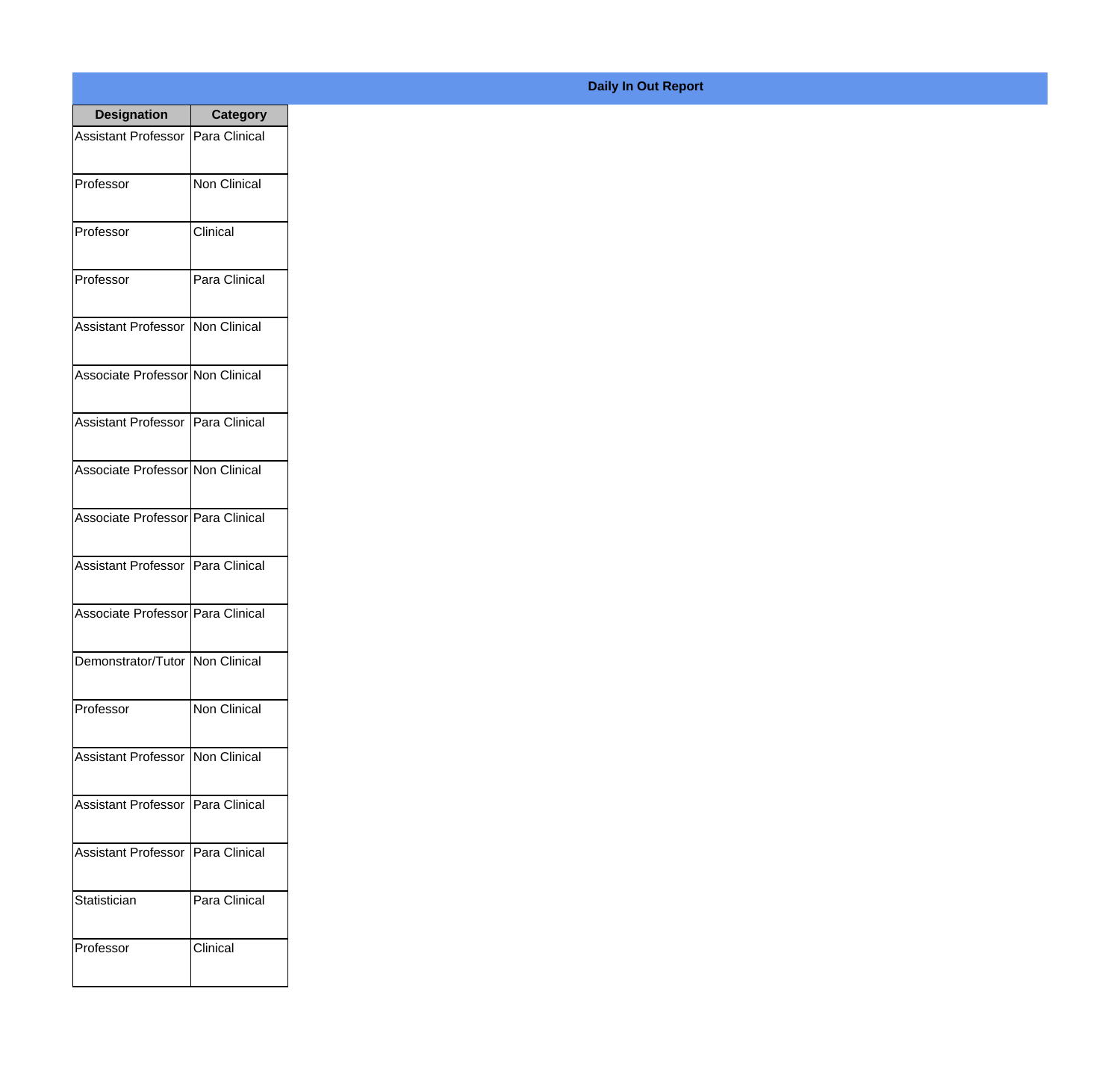|                                           |                                                       |             |          |          | <b>Daily In Out Report</b> |              |                         |
|-------------------------------------------|-------------------------------------------------------|-------------|----------|----------|----------------------------|--------------|-------------------------|
| Government<br>Medical College,<br>Khandwa | <b>DR GARIMA</b><br><b>AGRAWAL</b><br><b>VARSHNEY</b> | 01 Oct 2020 | 11:06:27 |          | 00:00                      | E            | Paediatrics             |
| Government<br>Medical College,<br>Khandwa | <b>DR SIDDHARTH</b><br><b>BANODE</b>                  | 01 Oct 2020 | 09:09:01 | 17:28:14 | 08:19                      | $\mathsf{P}$ | Pharmacology            |
| Government<br>Medical College,<br>Khandwa | <b>DR PRIYA KAPOOR</b><br><b>KAPOOR</b>               | 01 Oct 2020 | 10:25:04 | 17:24:07 | 06:59                      | $\mathsf{P}$ | Pathalogy               |
| Government<br>Medical College,<br>Khandwa | <b>DR SAPNA</b><br>MAHESHRAM                          | 01 Oct 2020 | 11:10:49 |          | 00:00                      | E            | Community<br>Medicine   |
| Government<br>Medical College,<br>Khandwa | <b>DR AJAY</b><br><b>NARWARIYA</b>                    | 01 Oct 2020 | 10:38:21 |          | 00:00                      | E            | Microbiology            |
| Government<br>Medical College,<br>Khandwa | <b>DR RAKESH SINGH</b><br><b>HAZARI</b>               | 01 Oct 2020 | 14:22:33 |          | 00:00                      | E            | Pathalogy               |
| Government<br>Medical College,<br>Khandwa | <b>DR ANANT</b><br><b>TUKARAM PAWAR</b>               | 01 Oct 2020 | 11:17:18 | 18:46:16 | 07:29                      | $\mathsf{P}$ | Community<br>Medicine   |
| Government<br>Medical College,<br>Khandwa | DR SHAIKH M.KHALIQ 01 Oct 2020                        |             | 10:54:56 |          | 00:00                      | E            | <b>Bio Chemistry</b>    |
| Government<br>Medical College,<br>Khandwa | <b>DR RAJU</b>                                        | 01 Oct 2020 | 09:58:57 | 16:25:58 | 06:27                      | P            | Forensic<br>Medicine    |
| Government<br>Medical College,<br>Khandwa | DR AJAY GANGJI                                        | 01 Oct 2020 | 11:06:01 |          | 00:00                      | E            | General Surgery         |
| Government<br>Medical College,<br>Khandwa | <b>DR SITARAM</b><br>SOLANKI                          | 01 Oct 2020 | 09:45:41 | 16:43:06 | 06:58                      | P            | Forensic<br>Medicine    |
| Government<br>Medical College,<br>Khandwa | <b>DR RANJEET</b><br><b>BADOLE</b>                    | 01 Oct 2020 | 18:52:57 |          | 00:00                      | E            | <b>General Medicine</b> |
| Government<br>Medical College,<br>Khandwa | <b>DR ARUN KUMAR</b><br>PARGI                         | 01 Oct 2020 | 09:55:23 |          | 00:00                      | E            | <b>General Surgery</b>  |
| Government<br>Medical College,<br>Khandwa | <b>DR NITESHKUMAR</b><br>KISHORILAL<br><b>RATHORE</b> | 01 Oct 2020 | 09:44:20 | 18:18:30 | 08:34                      | P            | Pharmacology            |
| Government<br>Medical College,<br>Khandwa | <b>DR PRIYESH</b><br><b>MARSKOLE</b>                  | 01 Oct 2020 | 10:57:15 |          | 00:00                      | E            | Community<br>Medicine   |
| Government<br>Medical College,<br>Khandwa | <b>DR SANGEETA</b><br><b>CHINCHOLE</b>                | 01 Oct 2020 | 11:04:21 |          | 00:00                      | E            | Physiology              |
| Government<br>Medical College,<br>Khandwa | DR NEERAJ KUMAR                                       | 01 Oct 2020 | 09:47:02 | 20:02:21 | 10:15                      | P            | Dentisry                |
| Government<br>Medical College,<br>Khandwa | DR VIJAY NAYAK                                        | 01 Oct 2020 | 12:22:13 | 17:28:05 | 05:06                      | P            | Anatomy                 |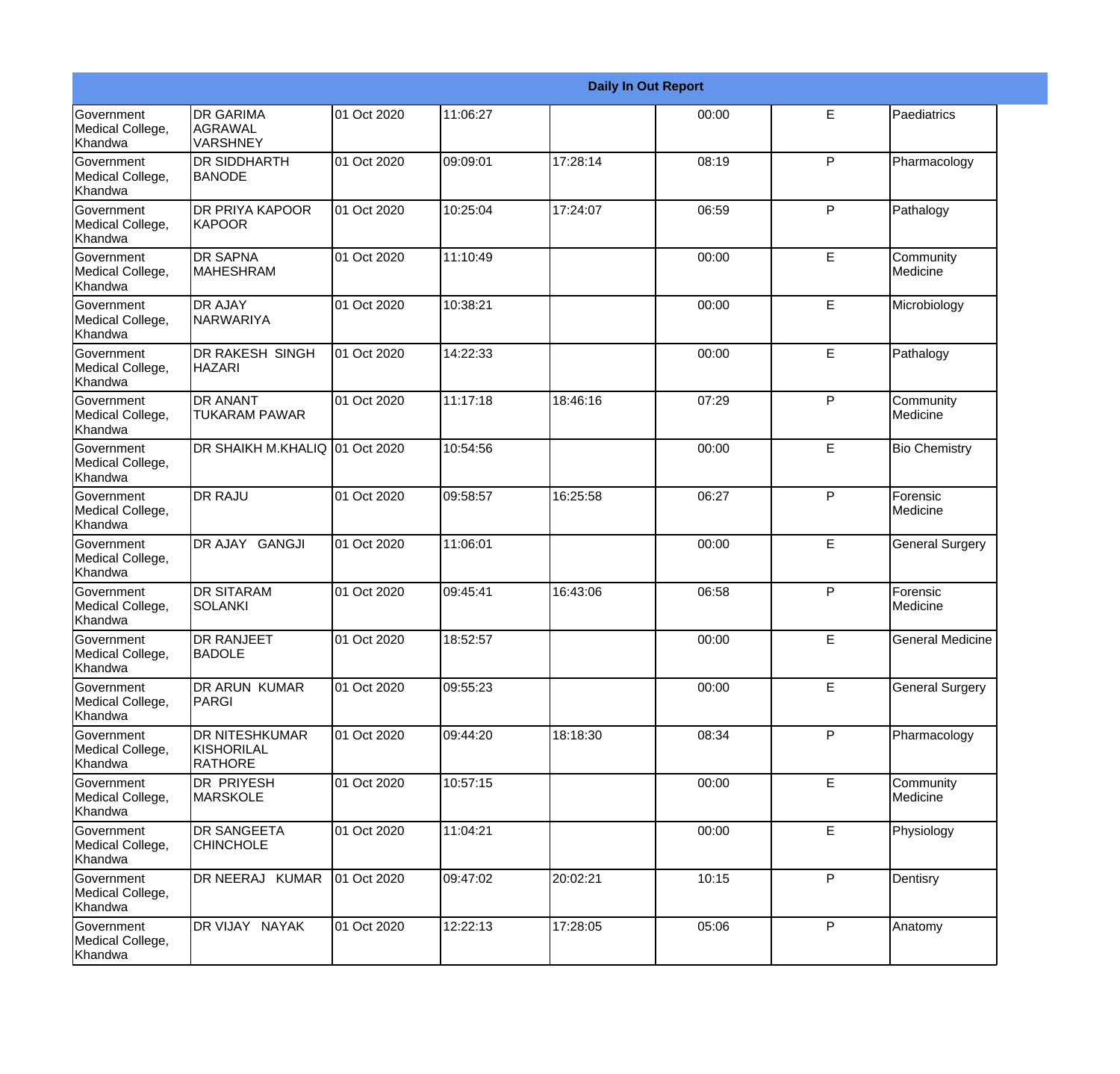| Associate Professor Clinical        |                     |  |
|-------------------------------------|---------------------|--|
| Associate Professor   Para Clinical |                     |  |
| Demonstrator/Tutor   Para Clinical  |                     |  |
| Associate Professor   Para Clinical |                     |  |
| Demonstrator/Tutor   Para Clinical  |                     |  |
| Professor                           | Para Clinical       |  |
| Professor                           | Para Clinical       |  |
| Professor                           | <b>Non Clinical</b> |  |
| Demonstrator/Tutor   Para Clinical  |                     |  |
| Professor                           | Clinical            |  |
| Demonstrator/Tutor   Para Clinical  |                     |  |
| Assistant Professor   Clinical      |                     |  |
| Assistant Professor Clinical        |                     |  |
| Demonstrator/Tutor   Para Clinical  |                     |  |
| Associate Professor   Para Clinical |                     |  |
| Demonstrator/Tutor Non Clinical     |                     |  |
| Assistant Professor Clinical        |                     |  |
| Associate Professor Non Clinical    |                     |  |

## **Daily In Out Report**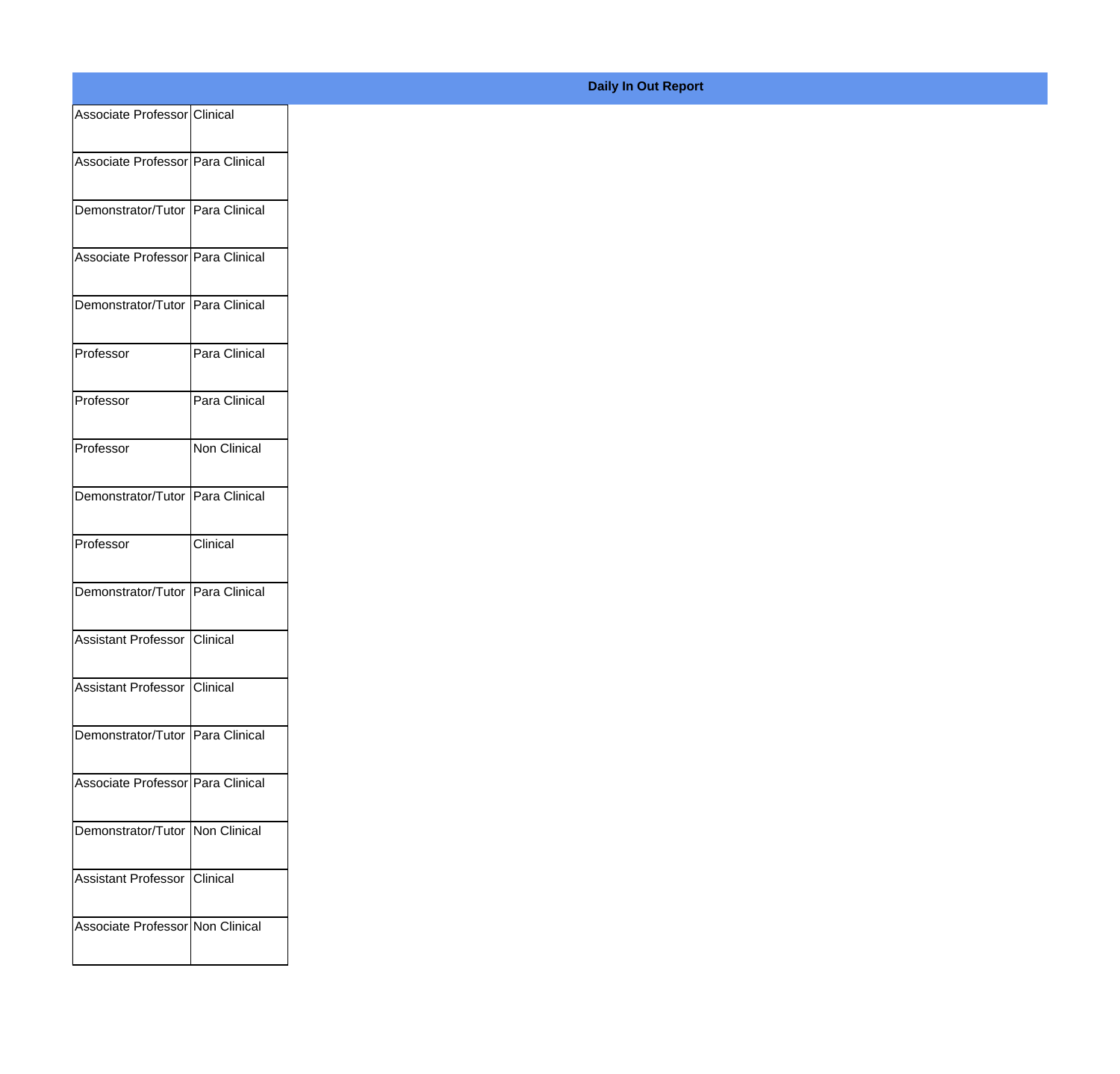|                                                   |                                        |             |          |          | <b>Daily In Out Report</b> |    |                                   |
|---------------------------------------------------|----------------------------------------|-------------|----------|----------|----------------------------|----|-----------------------------------|
| <b>Government</b><br>Medical College,<br> Khandwa | <b>IDR SUNIL BAJOLIYA 101 Oct 2020</b> |             | 10:10:45 |          | 00:00                      | E  | <b>OTO-Rhiono-</b><br>Laryngology |
| <b>Government</b><br>Medical College,<br> Khandwa | IDR NISHA MANDLOI.<br>IPANWAR          | 01 Oct 2020 | 09:53:55 | 16:57:25 | 07:04                      | P  | Obstetrics &<br>Gynaecology       |
| Government<br>Medical College,<br> Khandwa        | IDR NANDINI<br><b>DIXIT</b>            | 01 Oct 2020 | 11:58:13 |          | 00:00                      | E  | Paediatrics                       |
| <b>Government</b><br>Medical College,<br>Khandwa  | IDR MUKTESHWARI<br>IGUPTA              | 01 Oct 2020 | 11:12:21 | 17:12:10 | 06:00                      | P  | Pharmacology                      |
| <b>Government</b><br>Medical College,<br> Khandwa | <b>IDR YASHPAL RAY</b>                 | 01 Oct 2020 | 12:04:34 |          | 00:00                      | E  | Anatomy                           |
| lGovernment<br>Medical College,<br>Khandwa        | <b>DR SHAILENDRA</b><br>ISINGH CHOUHAN | 01 Oct 2020 | 11:14:01 |          | 00:00                      | E. | Orthopaedics                      |
| Government<br>Medical College,<br>Khandwa         | MOHIT GARG                             | 01 Oct 2020 | 11:57:27 | 11:57:34 | 00:00                      | AB | <b>General Medicine</b>           |